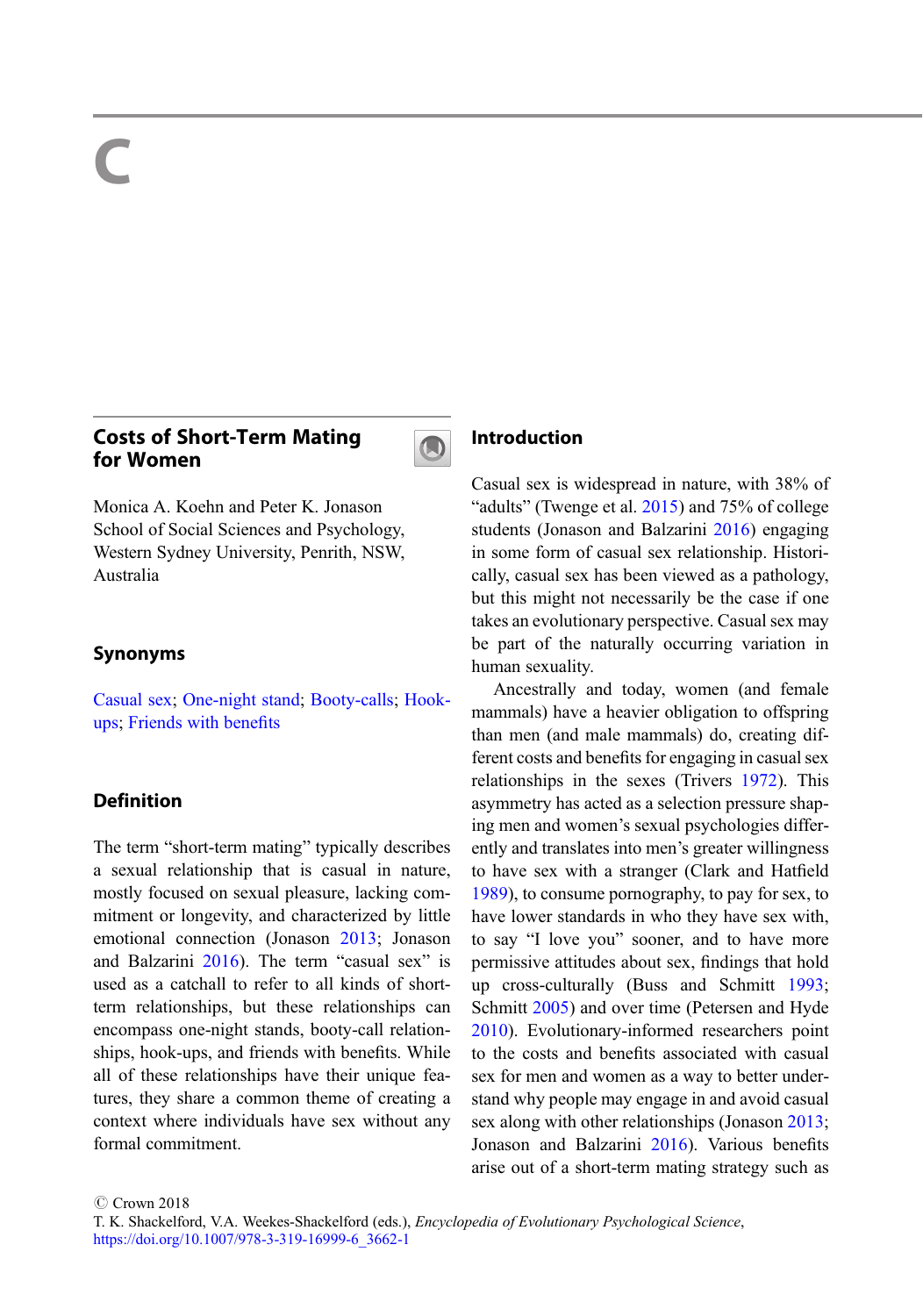gifts, protection, assessment of own mate value, assessment of a potential partner's characteristics, assessment of sexual compatibility, or gaining superior genetic benefits from a casual sex partner (Buss [2016\)](#page-4-0). Despite these benefits, there are costs and risks to women for engaging in such a strategy. In the rest of this entry, we detail some of the costs women incur by engaging in short-term mating relationships. This is not to say that they do not experience benefits, but that is beyond our scope here.

### Social Costs of Casual Sex

Men may be evaluated more favorably, and women are evaluated less favorably for engaging in similar sexual behaviors, an effect called the sexual double standard (Marks [2009](#page-5-0)). Typically, this double standard is framed in terms of social norms, but such a model fails to consider why those social norms exist in the first place and why women as opposed to men are saddled with the negative reputation for doing the same thing men do. Men's unfavorable evaluations may be driven by men's greater parental uncertainty, that is, their confidence that they are investing in a biological child. Men who cared more about paternity certainty fathered more offspring than those who cared less. Men are reluctant to enter a relationship with a woman when her previous relationship has ended (Busche et al. [2013\)](#page-4-0) which is claimed to ensure that he will not father a biological child from her previous relationship. Men will judge women with a high number of sexual partners as less desirable for a long-term relationship (Buss  $2016$ ) as this is thought to be a signal of future fidelity. These reputational costs may translate into men being less willing to invest in offspring and in her which, overtime, acts as selection pressure against female promiscuity in so much as resulting offspring survive and reproduce less often.

Women risk reputational costs for engaging in short-term mating behavior from women as well. Women engage in intrasexual competition and compete with other women to acquire and retain mates, for social status, and for resources to support their children (Benenson [2013](#page-4-0)). Furthermore, women engaging in short-term mating lowers the ratio of eligible men available to date (Baumeister et al. [2017](#page-4-0)). For these reasons, women view promiscuous women as threats to both dating and their relationships. Women disapprovingly evaluate other women with larger numbers of sex partners (Zaikman and Marks [2014](#page-5-0)). Even while being sexually active and viewing short-term mating as empowering, some women fear their sexual reputation and still believe casual sex is unacceptable for themselves. They will judge other women who engage in casual sex unfavorably even while engaging in the same behavior themselves (Farvid et al. [2017\)](#page-4-0). As well as risking their reputational damage with other women, they forgo friendship opportunities with other women because women dislike sexually permissive women and are less inclined to be friends with sexually permissive women (Vrangalova et al. [2014\)](#page-5-0). Even in cultures where short-term mating is normatively common and socially acceptable, such as Sweden, women who have a reputation for promiscuity will reputationally suffer (Buss [2016\)](#page-4-0).

# Health and Reproductive Costs of Casual Sex

If the only costs associated with casual sex in women were social in nature, reducing those costs would be a mere function of changing social norms around sex. However, there are also health and reproductive costs associated with casual sex that women predominantly face. These include sexual violence, sexually transmitted infections, and, also, the possibility of unplanned children. Dating partners may resort to tactics such as coercion, threats, and aggression, progressing ultimately through to rape if a woman does not agree to sexual activity. Women are at a greater risk of physical and sexual assault, with college students experiencing rates up to 27% of date rape, sexual assault, and sexual aggression over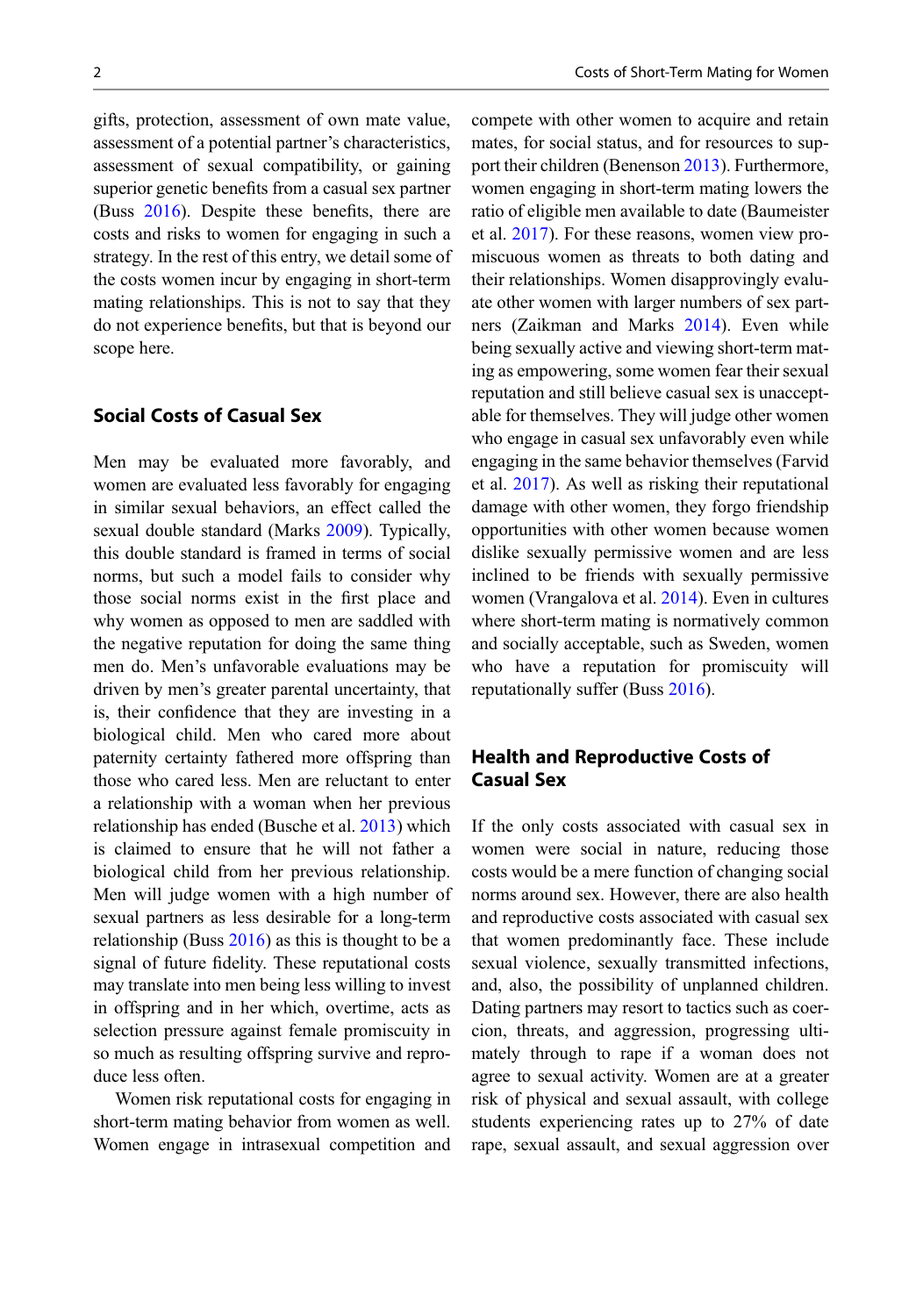their lifetime (Rickert and Wiemann [1998\)](#page-5-0). Sexual assault often results in psychological damage such as trauma, anxiety, depression, fear, guilt, and shame, which are mental health costs. Sexual assault has a reproductive success cost as it threatens women's reproductive choice. Sexual assault resulting in pregnancy dictates the choice of a father, resulting in a child that is fathered by a man whom she potentially would not have chosen and, therefore, may have inferior genes and traits than that she seeks in a partner. This man is unlikely to provide the greatest investment to her and her child. Furthermore, it may prevent a woman from finding a long-term partner willing to take on the parental role for another man's child (Buss [2016](#page-4-0)).

Methods of birth control such as condoms are required to prevent sexually transmitted infections and diseases. Contraceptives such as the birth control pill only prevent unplanned pregnancies. While contraceptives have allowed humans to separate the acts of sexual activity and reproduction, human psychological mechanisms lag our modern world and have not evolved fast enough to change our mating psychology (Buss [2016\)](#page-4-0). Condom use in casual sex is low with only 47% of students (Lewis et al. [2012](#page-5-0)) and up to 55% of adults (Sanders et al. [2010\)](#page-5-0) reporting use of a condom during the last casual sex act. This indicates sexual risk-taking, which may further be exacerbated by the influence of alcohol (Lewis et al. [2012;](#page-5-0) Owen et al. [2011\)](#page-5-0). Sexually transmitted infections and diseases can in turn affect women's future fertility (Bowden et al. [2002\)](#page-4-0). Reduced fertility affects reproductive success, meaning that women will have lower rates of children or, at the extreme, remain childless and may ultimately threaten long-term relationships (Buss [2016](#page-4-0)).

Perhaps the largest reproductive cost that women face is unintended pregnancy. In ancestral and modern societies, women face the possibility (more than men) of having an offspring with no support of a father which will face increased childhood mortality risk and potentially maternal mortality as well (Buss [2016\)](#page-4-0). If a modern woman finds herself pregnant from a casual sex encounter, she is stuck between a rock and hard place. She can have an unwanted/unplanned child and rear it as a single mother, remain in a potentially problematic relationship, or have an abortion. These come with costs that women suffer and have suffered asymmetrically more than men did. For example, women undergoing abortions have increased psychological distress such as depression, anxiety, self-judgment, guilt, and shame; experience social judgment from family, friends, and sexual partners; and are often less desirable as dating and long-term partners (Hanschmidt et al. [2016](#page-4-0)).

Alternatively, a woman may choose to keep the child and raise the child on her own. This will create hardship and stress for both her and her child as single parenting is challenging. Single parents experience financial strain, often resulting in physical illness and mental health difficulties (Stack and Meredith [2018\)](#page-5-0). It is difficult for a woman to find a new long-term partner to invest in her and children from a previous relationship. Some men may not wish to invest their time and financial resources in another man's child. Both partners may face conflicts of interest over providing love and resources to each other or the stepchild. Stepparents are less emotionally invested and devote less time and resources than genetic parents. Furthermore, because the child represents a Darwinian cost to the stepparent, the risk of child abuse by stepparents is 40 times higher than biological parents (Buss and Duntley [2013\)](#page-4-0).

#### Mental Health Costs of Casual Sex

Casual sex can be a double-edged sword. Despite women's willingness to enter a short-term relationship (Schmitt [2005](#page-5-0)), some women experience postcoital psychological distress. Sex for extrinsic motives such as peer pressure, need for selfaffirmation, or low self-esteem has been linked to psychological factors such as greater depression, anxiety, and lower self-esteem (Vrangalova [2015\)](#page-5-0). One of the benefits of casual sex is the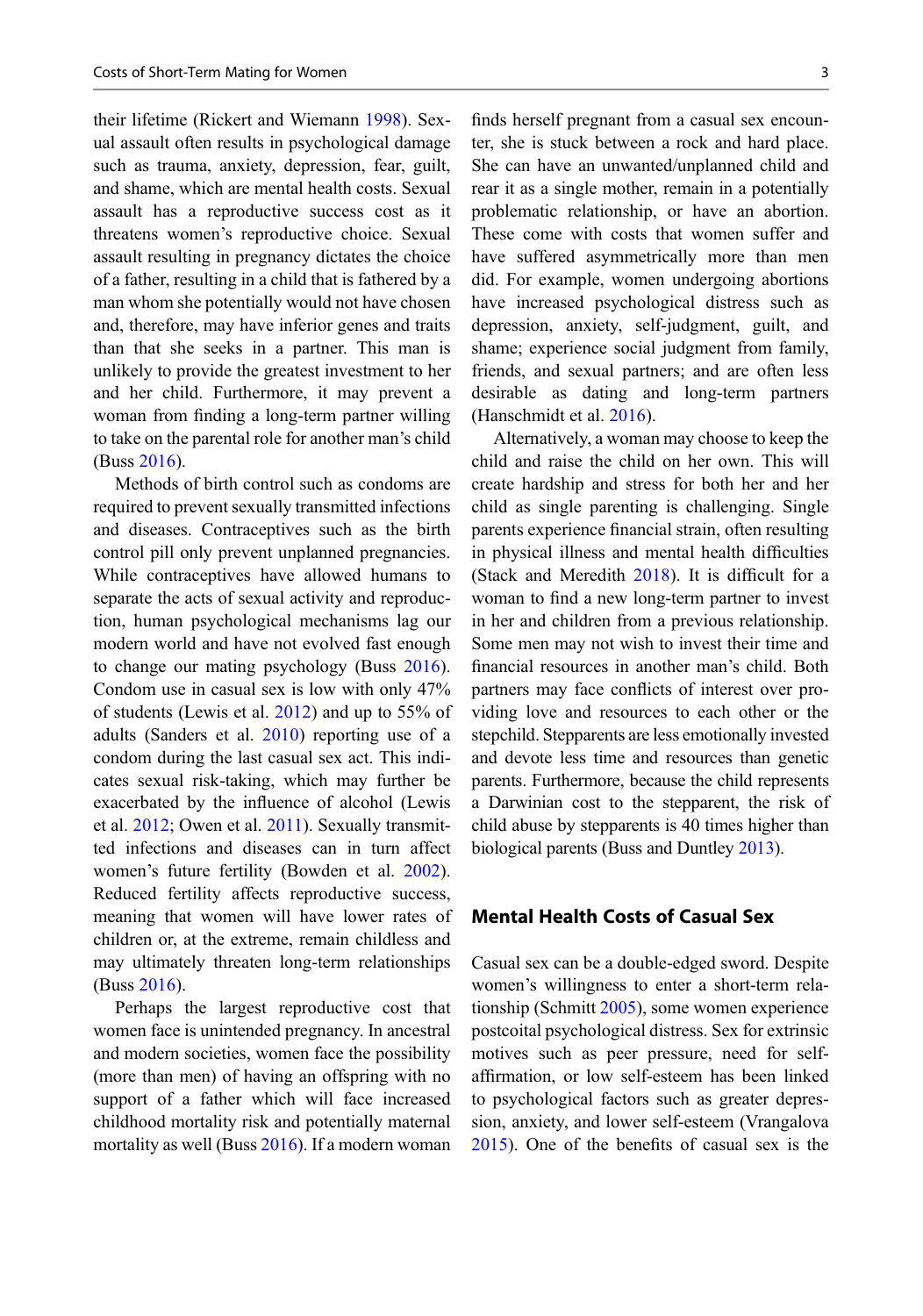enjoyment, which is greater for men than women; however, women face greater risks in terms of mental health. For students with no prior depressive symptoms, casual sex has been associated with depressive symptoms over a long-term period (Owen et al. [2011\)](#page-5-0).

Psychological effects can manifest in subclinical areas, for example, postcoital worries and self-esteem issues. Women regret engaging in short-term mating more than men and tend to worry more about factors such as having uncommitted sex, sex with a stranger, one-night stands, progressing relationships too fast sexually, losing virginity too early, or losing their virginity to the wrong person (Galperin et al. [2013](#page-4-0)). Adult and college student women report feeling used, rejected, embarrassed, reputational loss, selfdisappointment, a loss of self-respect, and disappointment that the relationship did not progress to a long-term relationship (Campbell [2008](#page-4-0); Lewis et al. [2012\)](#page-5-0). Women who engage in casual sex experience more postcoital worry than men regarding their partner's intentions, being used for sex, and unwanted emotional attachments and experience vulnerability because they may form attachment bonds and are worried about future investment from their partner (Townsend and Wasserman [2011;](#page-5-0) Townsend et al. [2015\)](#page-5-0).

Indeed, some women may only engage in some forms of casual sex to gain access to higherquality partners (i.e., hypergamy by casual sex) for long-term relationships (Jonason and Balzarini [2016\)](#page-5-0). That is, they leverage their sexual availability as a lure to entice a man into a more serious relationship. This is a risky strategy in that couples who know each other better are less likely to use condoms (Sanders et al. [2010](#page-5-0)), thereby increasing STI and pregnancy risk, but may also translate into depression and postcoital regrets that can affect mental health. Given the

postcoital effects of worry, loss of self-esteem, and feelings of rejection, this may have longerlasting reproductive implications than typically considered. Women may experience a loss in self-perceived mate value and may, therefore, lower the quality of mates they are willing to date, mates who are likely to be less willing/ able to invest and may provide lower genetic material to her offspring.

People with psychological conditions such as borderline personality disorder (BPD) are more prone to participate in casual sex, and women are dispositionally more likely to have BPD. Those with BPD are high on impulsivity, including sexual impulsivity. Individuals with BPD have higher rates of unplanned pregnancies and STIs, participate in unprotected sex, have a larger number of casual sex partners, and are more likely to have experienced rape and sexual assault (Frías et al. [2016](#page-4-0)). Women with BPD who participate in short-term mating may, therefore, be undermining their mental health.

#### Conclusion

A key insight from evolutionary models of sexuality is that there are reproductive asymmetries in men and women. Men tend to benefit more and pay fewer costs for engaging in short-term mating than women do. Women, in contrast, ancestrally and today, incur more costs for engaging in shortterm mating, as summarized in Table [1.](#page-4-0) We have delineated some of these costs in relation to STIs, single parenthood, child-rearing constraints, mental health effects, and reputational issues. These costs are likely to have shaped women's sexual psychology toward long-term relationships where these costs are minimized. Nevertheless, the mating landscape is still fraught with these dangers,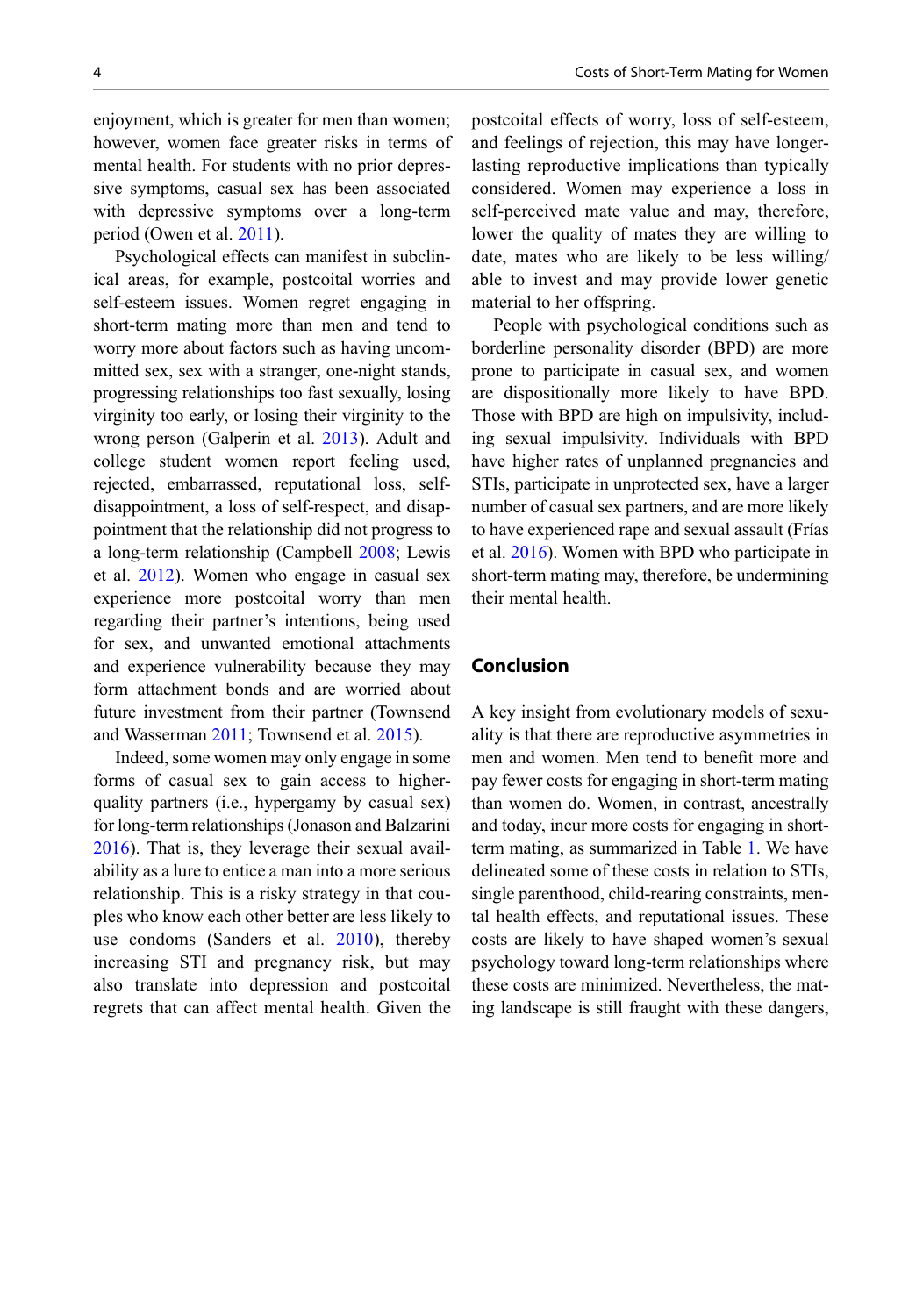| Social                                                                    | Health and reproductive                                        | Mental health                                                                 |
|---------------------------------------------------------------------------|----------------------------------------------------------------|-------------------------------------------------------------------------------|
| Men may be unlikely to view as<br>desirable for a long-term partner       | Physical and sexual assault                                    | Depression, anxiety, lower self-esteem,<br>increased worries                  |
| Single parents may face dating<br>challenges                              | <b>STIs</b>                                                    | Vulnerability                                                                 |
| Reputational damage from other<br>women                                   | Possible infertility from STIs                                 | Self-respect                                                                  |
| Loss of female friends and support<br>network                             | Unplanned pregnancy                                            | Shame and embarrassment                                                       |
| Less desirable as a future dating<br>partner if having prior terminations | Single parenthood                                              | Trauma from sexual assault                                                    |
| Social judgment from friends and<br>family regarding terminations         | Physical illness from financial<br>strain of single parenthood | Anxiety, stress, and depression from<br>financial strain of single parenthood |
|                                                                           | Stepparents caring for child                                   | Distress from possible terminations                                           |

<span id="page-4-0"></span>Costs of Short-Term Mating for Women, Table 1 A summary of the costs of short-term mating in women

and not all women are disposed to engage in serious relationships. For those women choosing to engage in short-term mating, they are likely to face these costs in their pursuit of other short-term mating motivations like sexual gratification, testing the waters, and calibrating mate value.

# Cross-References

▶ [Derogation of Promiscuity](http://link.springer.com/Derogation of Promiscuity)

#### References

- Baumeister, R. F., Reynolds, T., Winegard, B., & Vohs, K. D. (2017). Competing for love: Applying sexual economics theory to mating contests. Journal of Economic Psychology, 63, 230–241. [https://doi.org/](https://doi.org/10.1016/j.joep.2017.07.009) [10.1016/j.joep.2017.07.009](https://doi.org/10.1016/j.joep.2017.07.009).
- Benenson, J. F. (2013). The development of human female competition: Allies and adversaries. Philosophical Transactions of the Royal Society B: Biological Sciences, 368(1631). [https://doi.org/10.1098/](https://doi.org/10.1098/rstb.2013.0079) [rstb.2013.0079.](https://doi.org/10.1098/rstb.2013.0079)
- Bowden, F. J., Tabrizi, S. N., Garland, S. M., & Fairley, C. K. (2002). Sexually transmitted infections: New diagnostic approaches and treatments. The Medical Journal of Australia, 176, 551–557.
- Busche, L., Marks, M., & Oates, K. (2013). The effect of recent sexual activity on partner desirability: An evolutionary perspective. Journal of Social, Evolutionary, and Cultural Psychology, 7, 51–65. [https://doi.org/](https://doi.org/10.1037/h0099174) [10.1037/h0099174.](https://doi.org/10.1037/h0099174)
- Buss, D. M. (2016). The evoloution of desire: Strategies of human mating. New York: Basic Books.
- Buss, D. M., & Duntley, J. D. (2013). Intimate partner violence in evolutionary perspective. In T. K. Shackelford & R. D. Hansen (Eds.), The evolution of violence (pp. 1–21). New York: Springer.
- Buss, D. M., & Schmitt, D. P. (1993). Sexual strategies theory: An evolutionary perspective on human mating. Psychological Review, 100, 204–232. [https://doi.org/](https://doi.org/10.1037/0033-295X.100.2.204) [10.1037/0033-295X.100.2.204](https://doi.org/10.1037/0033-295X.100.2.204).
- Campbell, A. (2008). The Morning after the night before. Human Nature, 19, 157–173. [https://doi.org/10.1007/](https://doi.org/10.1007/s12110-008-9036-2) [s12110-008-9036-2](https://doi.org/10.1007/s12110-008-9036-2).
- Clark, R. D., & Hatfield, E. (1989). Gender differences in receptivity to sexual offers. Journal of Psychology & Human Sexuality, 2, 39–55. [https://doi.org/10.1300/](https://doi.org/10.1300/J056v02n01_04) [J056v02n01\\_04.](https://doi.org/10.1300/J056v02n01_04)
- Farvid, P., Braun, V., & Rowney, C. (2017). 'No girl wants to be called a slut!': Women, heterosexual casual sex and the sexual double standard. Journal of Gender Studies, 26, 544–560. [https://doi.org/10.1080/](https://doi.org/10.1080/09589236.2016.1150818) [09589236.2016.1150818](https://doi.org/10.1080/09589236.2016.1150818).
- Frías, Á., Palma, C., Farriols, N., & González, L. (2016). Sexuality-related issues in borderline personality disorder: A comprehensive review. Personality and Mental Health, 10, 216–231. [https://doi.org/10.1002/](https://doi.org/10.1002/pmh.1330) [pmh.1330.](https://doi.org/10.1002/pmh.1330)
- Galperin, A., Haselton, M. G., Frederick, D. A., Poore, J., von Hippel, W., Buss, D. M., & Gonzaga, G. C. (2013). Sexual regret: Evidence for evolved sex differences. Archives of Sexual Behavior, 42, 1145-1161. [https://](https://doi.org/10.1007/s10508-012-0019-3) [doi.org/10.1007/s10508-012-0019-3.](https://doi.org/10.1007/s10508-012-0019-3)
- Hanschmidt, F., Linde, K., Hilbert, A., Riedel- Heller, S. G., & Kersting, A. (2016). Abortion stigma: A systematic review. Perspectives on Sexual & Reproductive Health, 48, 169–177. [https://doi.org/10.1363/](https://doi.org/10.1363/48e8516) [48e8516.](https://doi.org/10.1363/48e8516)
- Jonason, P. K. (2013). Four functions for four relationships: Consensus definitions of university students. Archives of Sexual Behavior, 42, 1407–1414. [https://](https://doi.org/10.1007/s10508-013-0189-7) [doi.org/10.1007/s10508-013-0189-7.](https://doi.org/10.1007/s10508-013-0189-7)